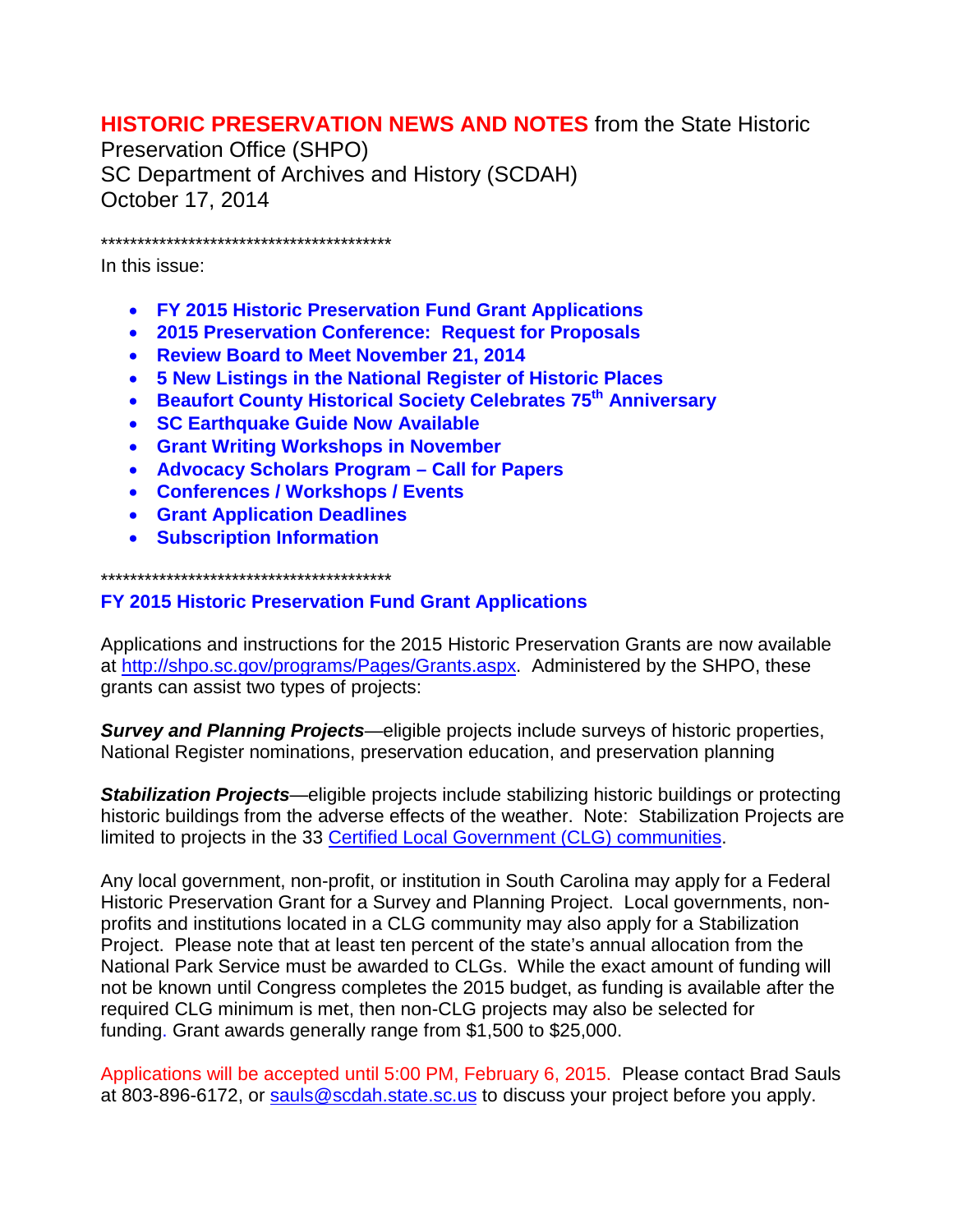#### \*\*\*\*\*\*\*\*\*\*\*\*\*\*\*\*\*\*\*\*\*\*\*\*\*\*\*\*\*\*\*\*\*\*\*\*\*\*\*\*

### **2015 SC Historic Preservation Conference: Request for Proposals**

We are now accepting proposals for education sessions at the 2015 Historic Preservation Conference, which will be held April 23, 2015 in Columbia. Education sessions can cover a variety of topics, and range in difficulty from "Preservation 101" to advanced discussions of exceptional, cutting-edge issues. Sessions should highlight models and strategies that conference attendees can apply in their own communities. Sessions that present multiple case studies, solutions, and challenges are of special interest. For more details, please see [http://shpo.sc.gov/events/Pages/presconf.aspx.](http://shpo.sc.gov/events/Pages/presconf.aspx) Proposals are due February 2, 2015.

\*\*\*\*\*\*\*\*\*\*\*\*\*\*\*\*\*\*\*\*\*\*\*\*\*\*\*\*\*\*\*\*\*\*\*\*\*\*\*\*

#### **Review Board to Meet November 21, 2014**

The State Board of Review for the National Register of Historic Places will meet on Friday, November 21, 2014 at 10:30 a.m. at the SC Archives and History Center in Columbia. The Board will consider the following nominations:

- Standard Oil Company Headquarters, Charleston
- Federal Land Bank, Columbia

The public is welcome to attend the meeting. For more information about the State Board of Review, see<http://shpo.sc.gov/programs/natreg/Pages/Board.aspx> or contact Andy Chandler at [chandler@scdah.state.sc.us](mailto:chandler@scdah.state.sc.us) or 803-896-6179.

\*\*\*\*\*\*\*\*\*\*\*\*\*\*\*\*\*\*\*\*\*\*\*\*\*\*\*\*\*\*\*\*\*\*\*\*\*\*\*\*

### **5 New Listings in the National Register of Historic Places**

**Brandon Mill**, located just west of the city of Greenville, was listed in the National Register of Historic Places on September 3, 2014. Brandon Mill is significant for its association with the development of the textile industry in Greenville. It is a predominately early 20th century Commercial style brick masonry mill complex. The collection of structures represents a nearly complete mill operation with eight contributing buildings-the main mill and addition, engine house, boiler house, machine shop, cloth building, cotton house, fan house and pump house; and three contributing structures: smokestack, water tower, and ash hopper.

The **Strom Thurmond Federal Building and U.S. Courthouse** on Assembly Street in Columbia was listed in the National Register on September 10, 2014. The property is as an exceptionally important local representation of the Brutalist style of architecture, a Modern style of architecture that emphasized stark forms and raw surfaces, particularly of concrete. The complex exhibits many character-defining features of the style, including rough, exposed exterior concrete walls, deeply recessed windows, and a weighty massiveness. It is also an example of the work of architect Marcel Breuer, who was considered a master of modernist design. The complex was completed in 1979 to house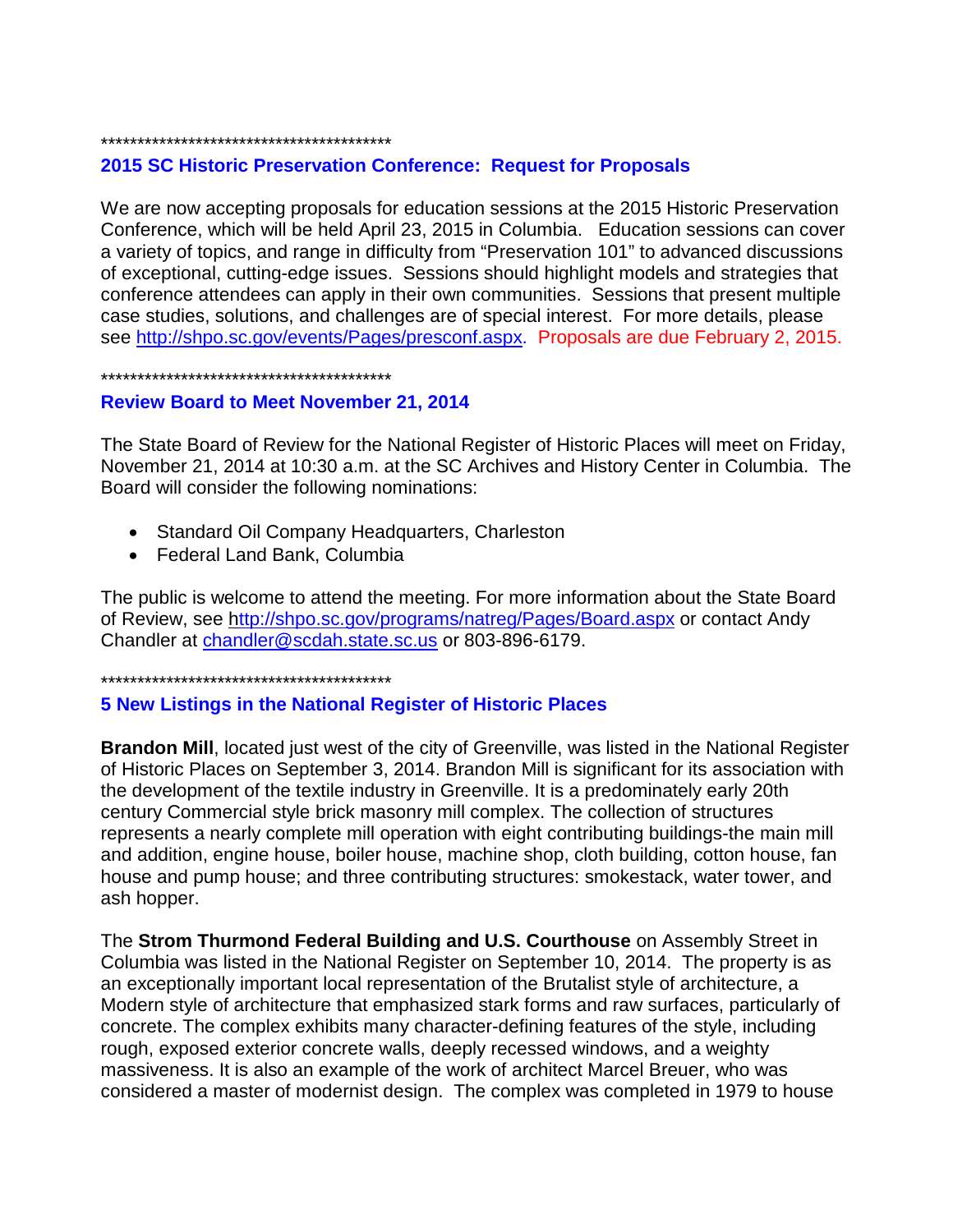various departments of the federal government, including the U.S. Courts, U.S. Department of Agriculture, U.S. Geological Survey, and the Federal Bureau of Investigation.

The **J.C. Richardson House**, located in Robertville in Jasper County, was listed in the National Register on September 22, 2014. Constructed ca. 1880, the Richardson house is significant as an example of a two-story, center hall, Folk Victorian home. It features Queen Anne influences, cutaway bay windows, a Chinese Chippendale balustrade on both its first and second floor porches, an ornate central hallway with its two-tiered, side-set staircase, and numerous rooms with tongue-and-groove wood ceilings, horizontal tongueand-groove wood paneling, and decorative mantelpieces.

The **Dillon Graded School and Dillon Public School**, located in Dillon in Dillon County, was listed in the National Register on September 30, 2014. The four building school complex represents the evolution of the school architecture in Dillon County, as well as the locality's commitment to education through the years. The oldest building on the site, West School or Dillon Graded School, built in 1896, is a unique example of an Italianate style school building. The auditorium and gymnasium wings were constructed in 1936 and are excellent examples of Depression era Classical Revival architecture. The cafeteria and classroom addition to the gymnasium were constructed in 1957 in the Modern style.

**Arcadia Mill No.1**, located near Spartanburg in Spartanburg County, was also listed in the National Register on September 30, 2014. Arcadia Mill No. 1, begun in 1903 and enlarged in 1909, is significant for its association with the establishment and development of the textile industry in the South Carolina Piedmont during the first half of the twentieth century. It is significant as an intact example of cotton mill engineering and design at the beginning of the great boom period in the southern textile industry, from 1890 to 1920, and as one of the early South Carolina designs of J. E. Sirrine of Greenville, South Carolina.

Photographs from recent National Register listings are on the SCDAH [Facebook page.](https://www.facebook.com/pages/South-Carolina-Department-of-Archives-and-History/118232443651)

### \*\*\*\*\*\*\*\*\*\*\*\*\*\*\*\*\*\*\*\*\*\*\*\*\*\*\*\*\*\*\*\*\*\*\*\*\*\*\*\*

# **Beaufort County Historical Society Celebrates 75th Anniversary**

Congratulations to the Beaufort County Historical Society, which is celebrating its 75<sup>th</sup> Anniversary on Saturday November 8, at the USC Beaufort Center for the Arts. The event will focus on the Battle of Port Royal Harbor. Speakers include Dr. Larry Rowland, Michael D. Coker, Dr. Stephen Wise, and James Spirek. The Beaufort County Historical Society, established in 1939, is an all volunteer Society dedicated to the study and preservation of Beaufort County history. For further information and to register contact Mary Lou Brewton, President, [maryloubrew@aol.com](mailto:maryloubrew@aol.com) or 912-604-3634. See [www.beaufortcountyhistoricalsociety.org.](http://www.beaufortcountyhistoricalsociety.org/)

\*\*\*\*\*\*\*\*\*\*\*\*\*\*\*\*\*\*\*\*\*\*\*\*\*\*\*\*\*\*\*\*\*\*\*\*\*\*\*\*

**SC Earthquake Guide Now Available**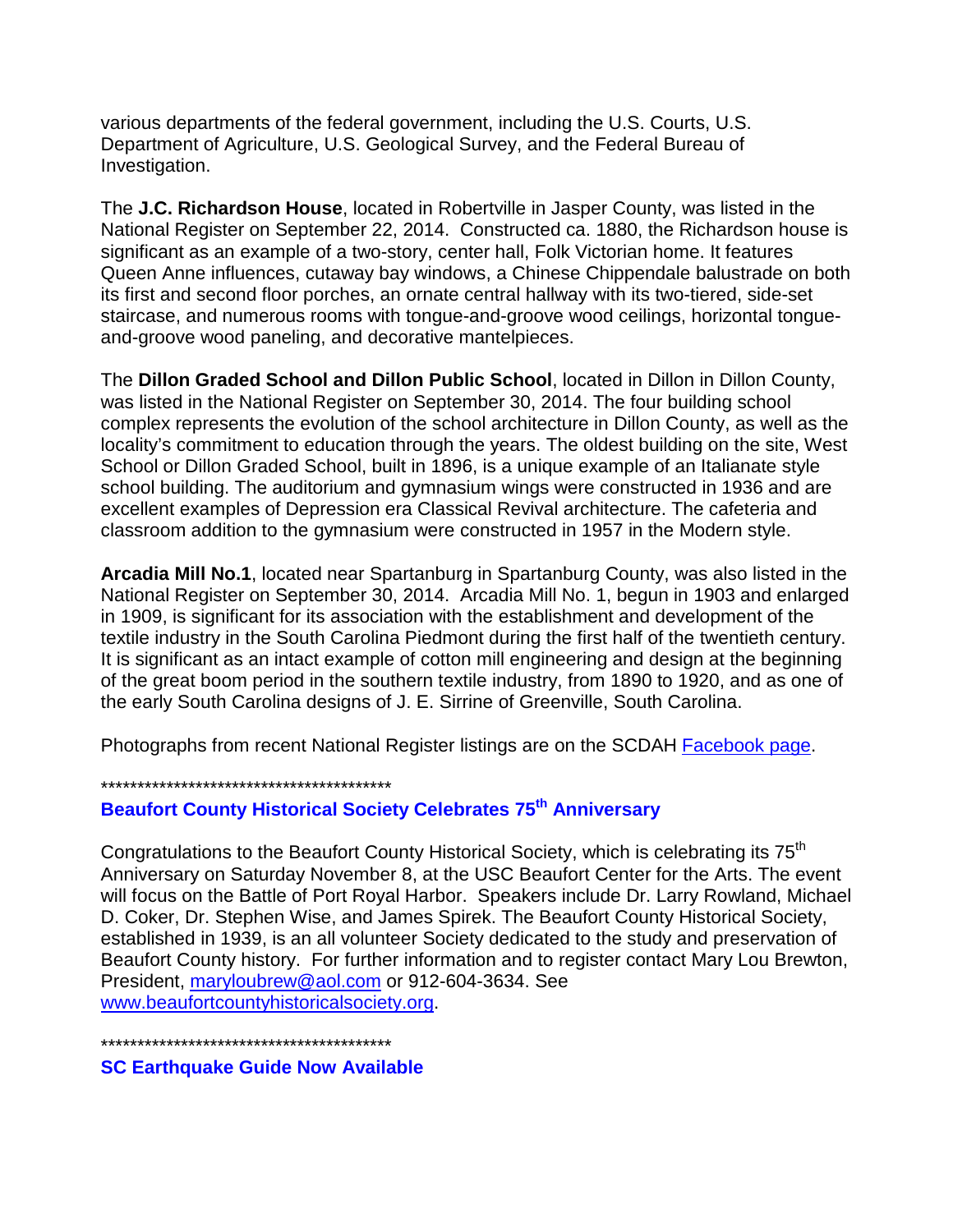The *South Carolina Earthquake Guide* is the first publication that details South Carolinaspecific information on what citizens should do before, during and after a major earthquake. The *Earthquake Guide* is available for the first time statewide via the Senior P.R.E.P. section at every Walgreens store in the state, and is also available on the SC Emergency Management Division (SCEMD) [website.](http://www.scemd.org/?option=com_content&view=article&id=133:south-carolina-earthquake-guide&catid=21:public-information) According to the SCEMD, South Carolina has been recognized by the U.S. Geological Survey as one of the most seismically active states in the country. Since February 2013, there have been 24 lowmagnitude earthquakes recorded in the state, including a 4.1 earthquake in Edgefield on February 14, 2014. The largest earthquake ever recorded on the East Coast had a 7.3 magnitude and its epicenter was in Summerville on August 31, 1886. Check out images of that earthquake at<http://library.sc.edu/digital/collections/quake.html> and [http://libraryphoto.cr.usgs.gov/earth.htm.](http://libraryphoto.cr.usgs.gov/earth.htm)

\*\*\*\*\*\*\*\*\*\*\*\*\*\*\*\*\*\*\*\*\*\*\*\*\*\*\*\*\*\*\*\*\*\*\*\*\*\*\*\*

#### **Grant Writing Workshops in November**

**Grants Research: Finding a Funder for Your Nonprofit Organization**, Thursday, November 6, 2014, 9:30 a.m. - noon. This class helps individuals working with nonprofit organizations locate information on grants available from private foundations and corporations using the South Carolina State Library's electronic and print resources.

**Proposal Writing Basics**, Wednesday, November 19, 2014, 9:30 a.m. - noon. This class will focus on what needs to be included in all your grant proposals

Both classes will be held at the South Carolina State Library, 1500 Senate Street, Columbia and are free; however, registration is required. For more information, please contact Dawn Mullin, Information Services Librarian at 803-737-3762 or [dmullin@statelibrary.sc.gov.](mailto:dmullin@statelibrary.sc.gov)

\*\*\*\*\*\*\*\*\*\*\*\*\*\*\*\*\*\*\*\*\*\*\*\*\*\*\*\*\*\*\*\*\*\*\*\*\*\*\*\*

### **Advocacy Scholars Program – Call for Papers**

The Preservation Action Foundation has announced a call for papers for the 2015 Advocacy Scholars Program, which offers a limited number of competitive scholarships to students interested in attending National Historic Preservation Advocacy Week (March 2-4, 2015) in Washington, D.C. Applications will be accepted through October 31. For more information on the program and how to apply, please visit: [http://www.preservationaction.org/scholars-2015/.](http://www.preservationaction.org/scholars-2015/)

\*\*\*\*\*\*\*\*\*\*\*\*\*\*\*\*\*\*\*\*\*\*\*\*\*\*\*\*\*\*\*\*\*\*\*\*\*\*\*\*

### **Conferences / Workshops / Events**

**South Carolina Archives Month**. The SC Archival Association is celebrating Archives Month in October. This year's theme is "Archives and the Natural Environment". See [http://www.scarchivists.org/index.php/advocacy.](http://www.scarchivists.org/index.php/advocacy)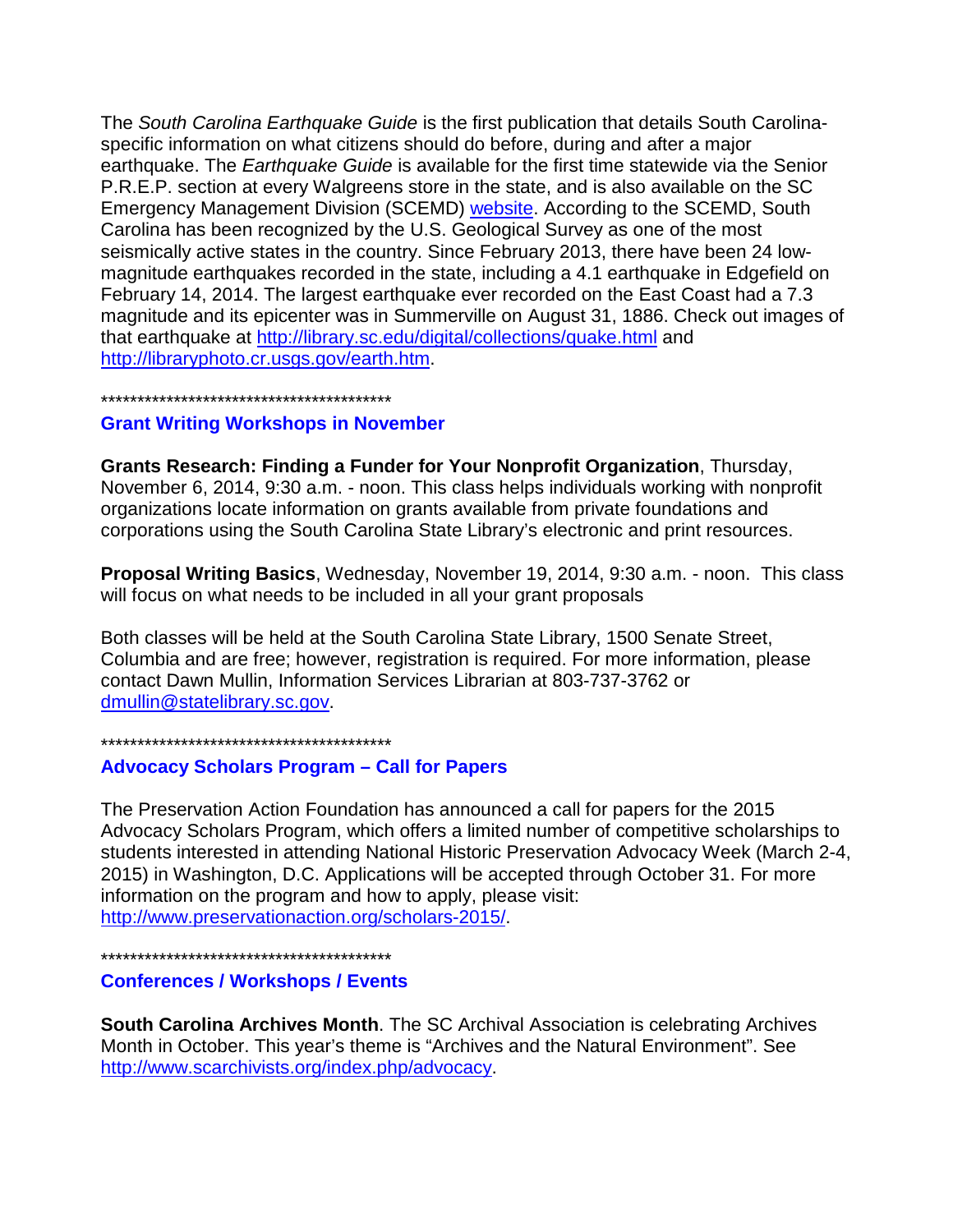**South Carolina Archaeology Month**. Groups around the state will be hosting special events for South Carolina Archaeology Month. This year's theme is "The Woodland Period in South Carolina." A calendar of events and this year's poster are online at [http://artsandsciences.sc.edu/sciaa/archaeology-month-2014.](http://artsandsciences.sc.edu/sciaa/archaeology-month-2014) Contact Nena Powell Rice at the SC Institute of Archaeology and Anthropology at 803-576-6573 for further information.

**NEW SC Association of Nonprofit Organizations, Weekly Wednesday Webinars**, fall 2014. A wide variety of free webinars are offered this fall, check out the schedule [here.](http://www.scanpo.org/building-the-knowledge-network/weekly-wednesday-webinars/?utm_source=Knowledge+Network+Training+Calendar+-+10.8.14&utm_campaign=August+-+Knowledge+Network+Calendar&utm_medium=email)

**Annual Meeting of the Southeast Chapter, Society of Architectural Historians**, October 29-November 1, 2014, Fayetteville, AR. Information about the conference is online at [http://www.sesah.org/.](http://www.sesah.org/)

**South Carolina Civil War Symposium**, November 7-8, 2014, Columbia. The list of events and speakers, along with registration is online at [http://civilwarsymposium.palmettohistory.org/.](http://civilwarsymposium.palmettohistory.org/) Questions? Contact Patrick McCawley at 803-896-6203 or [patrick@scdah.state.sc.us.](mailto:patrick@scdah.state.sc.us)

**"PastForward" National Preservation Conference**, November 11-14, 2014, Savannah, GA. PastForward features in-depth Learning Labs, on the ground exploration through Field Studies, Intensive Workshops, and live demonstrations, films, and exhibits in the Preservation Studio. Go to <http://www.preservationnation.org/resources/training/npc/> to sign up for updates.

**Archaeology Fall Field Day**, November 15, 2014, Greenville. Each fall the Archaeological Society of South Carolina sponsors a gathering of archaeologists, prehistoric and historic skills demonstrators, story tellers, and others who present how the people of South Carolina's distant and recent pasts experienced their daily lives. This year's field day will be held at Croft Park, 116 Croft Street, in Greenville, north of downtown from 9 am to 5 pm. See [http://www.assc.net/events/fall-field-day.](http://www.assc.net/events/fall-field-day)

**Southeast Archaeological Conference**, November 12-15, 2014 in Greenville. For more information visit [http://www.southeasternarchaeology.org/.](http://www.southeasternarchaeology.org/)

**National Rosenwald Schools Conference: Sharing the Past Shaping the Future**, June 17-19, 2015, Durham, NC. The National Trust for Historic Preservation is partnering with the NC Department of Cultural Resources, Preservation Durham, the Conservation Trust of North Carolina, and others to sponsor a second national Rosenwald schools conference that will feature 30 educational sessions, poster sessions, field sessions at area schools, and other thematic tours. To receive conference updates email [Rosenwald@savingplaces.org](mailto:Rosenwald@savingplaces.org) with your contact information or call 843-722-8552.

**NEW Mid Century Modern Structures: Materials and Preservation 2015 Symposium**, April 13-16, 2015, St. Louis, MO. Focusing primarily on the history, use, and preservation of materials found in Mid-Century modern architecture, the 2015 three-day symposium will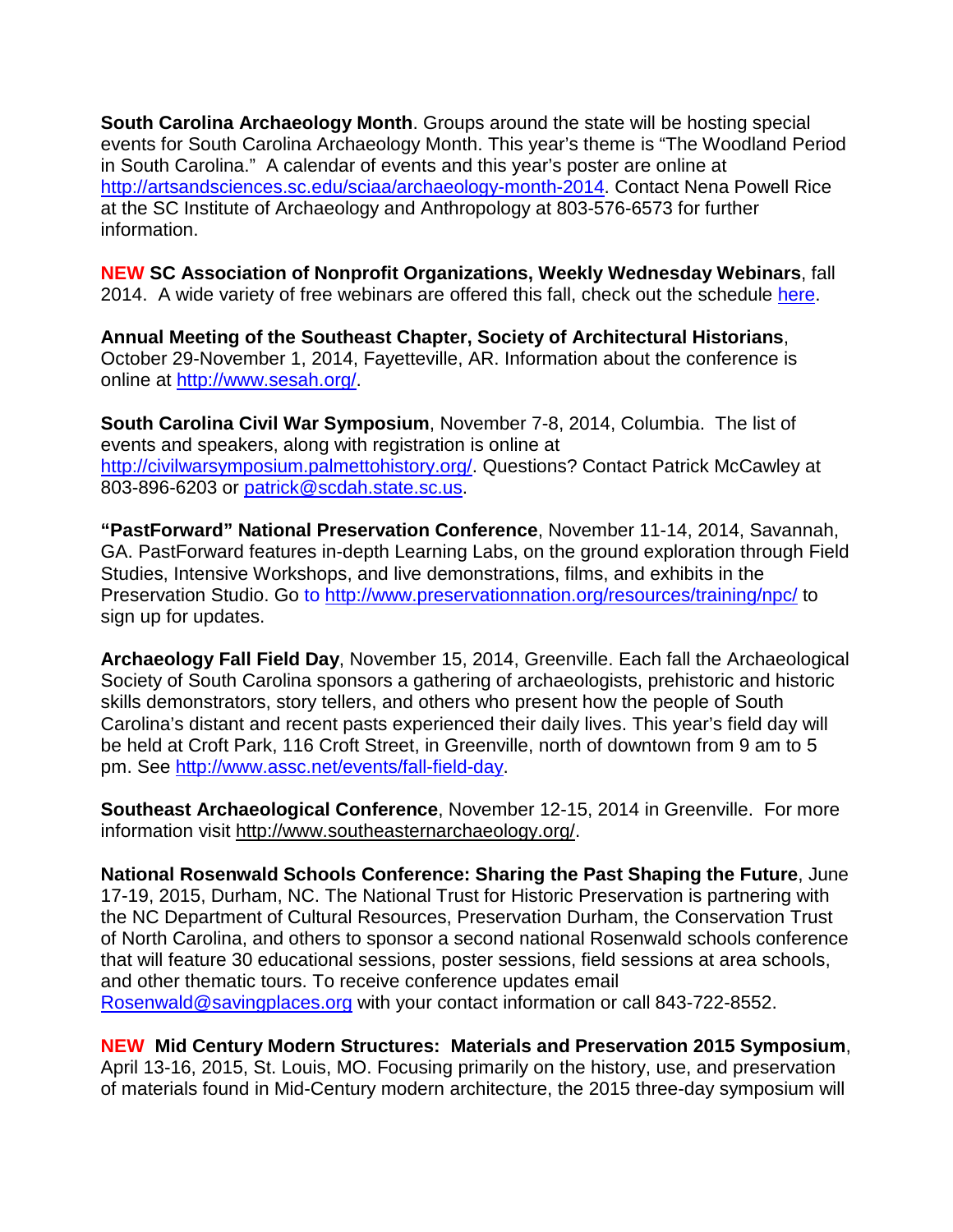provide in-depth understanding of the complex issues associated with the preservation of these structures. Special emphasis will be on modern architectural metals, but presentations on other materials, such as concrete and curtain wall structures, will be included. For more information and to register see [http://ncptt.nps.gov/events/mid-century](http://ncptt.nps.gov/events/mid-century-modern-structures-2/)[modern-structures-2/.](http://ncptt.nps.gov/events/mid-century-modern-structures-2/)

**NEW South Carolina's Historic Preservation Conference,** April 23, 2015, Columbia.

\*\*\*\*\*\*\*\*\*\*\*\*\*\*\*\*\*\*\*\*\*\*\*\*\*\*\*\*\*\*\*\*\*\*\*\*\*\*

### **Grant Application Deadlines**

**November 5, 2014: Preservation Technology and Training Grants**. The National Center for Preservation Technology and Training (NCPTT) Grants fund innovative research that develops new technologies or adapts existing technologies to preserve cultural resources. NCPTT funds projects within the following areas: archeology, architecture, collections management, engineering, historic landscapes, and materials conservation. Focus areas for 2015 are: 1) planning for and responding to Climate Change and the impacts of natural and man-made disasters on cultural resources; 2) 3D documentation and visualization techniques for historic sites, landscapes, buildings and objects; 3) mobile application development for cultural resource detection, documentation, management, etc.; 4) Development and testing of protective coatings for cultural materials. See<http://ncptt.nps.gov/grants/> for complete details. The maximum award is \$40,000**.**

**December 3, 2014: Sustaining Cultural Heritage Collections Grants**. The National Endowment for the Humanities invites applications from nonprofit museums, libraries, archives, and educational institutions in the United States for the Sustaining Cultural Heritage Collections grant program. This program supports planning and implementation of sustainable preventive conservation projects that pragmatically balance preservation goals, cost, and environmental impact. Guidelines, FAQs, and sample narratives from successful applications are online at [www.neh.gov/grants/guidelines/SCHC.html.](http://www.neh.gov/grants/guidelines/SCHC.html) NEH program officers are available to discuss project ideas and read draft proposals. Please contact the division for more information by emailing [preservation@neh.gov](mailto:preservation@neh.gov) or calling [202-](tel:202-606-8570) [606-8570.](tel:202-606-8570)

**NEW January 16, 2015: American Battlefield Protection Program Battlefield** 

**Preservation Grants**. Non-profit groups, academic institutions, and local, regional, state, and tribal governments are invited to apply for grants for eligible projects: archaeology, cultural landscape inventories, cultural resource documentation, GIS mapping, National Register nominations, and preservation plans. Project funding ranges from \$5,000 to \$75,000. Matching funds or in-kind services for the projects are encouraged but not required. The application form and complete guidelines are available at <http://www.nps.gov/abpp/grants/battlefieldgrants/2015grants.html>

**NEW February 6, 2015: Federal Historic Preservation Grants**. Administered by the SHPO, these grants can assist two types of projects: (1) Survey and Planning Projectseligible projects include surveys of historic properties, National Register nominations,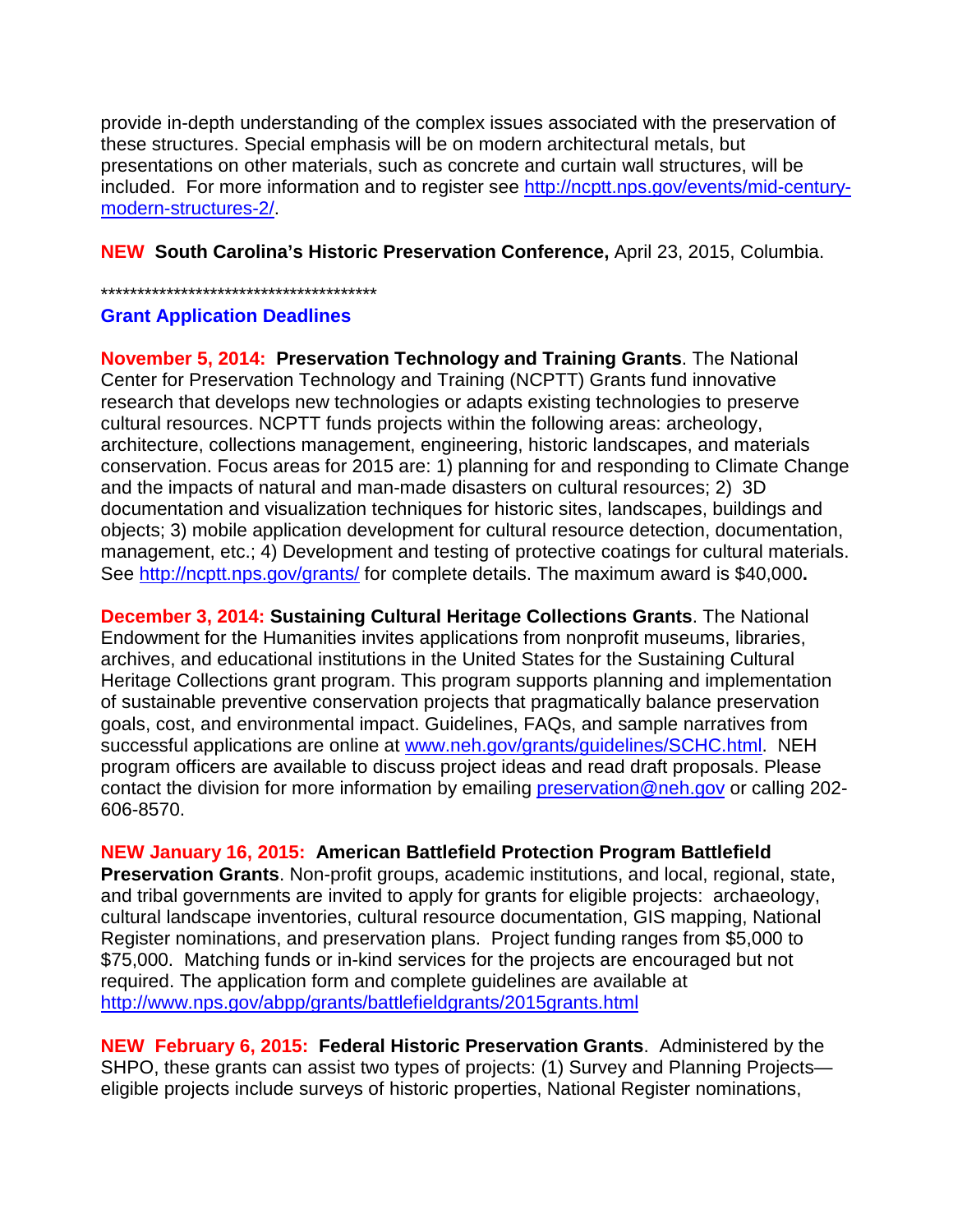preservation education, and preservation planning; (2) Stabilization Projects—eligible projects include stabilizing historic buildings or protecting historic buildings from the adverse effects of the weather. Any local government, non-profit, or institution in South Carolina may apply for a Federal Historic Preservation Grant. At least 10% of the state's annual grant from the National Park Service must be awarded to Certified Local Governments (CLGs). As funding is available after the required CLG minimum is met, then non-CLG projects may also be selected for funding. Grant awards generally range from \$1,500 to \$25,000. The 2015 application is online at [http://shpo.sc.gov/programs/Pages/Grants.aspx.](http://shpo.sc.gov/programs/Pages/Grants.aspx) For additional information or to discuss a

potential project contact Brad Sauls at 803-896-6172, [sauls@scdah.state.sc.us.](mailto:sauls@scdah.state.sc.us)

Online sources of grant information:

**[National Trust for Historic Preservation](http://www.preservationnation.org/resources/find-funding/) Finding Preservation Funding** [Preservation Directory](http://www.preservationdirectory.com/PreservationGeneralResources/GrantsFundingSources.aspx) Grants and Funding Resources [State Library](http://www.statelibrary.sc.gov/grants-research-assistance) Grants Research Assistance [SC Grantmakers Network](http://www.scgrantmakers.com/) [Federal grants](http://www.grants.gov/) Grants.gov [Foundation Center](http://foundationcenter.org/) Foundation Directory Online

\*\*\*\*\*\*\*\*\*\*\*\*\*\*\*\*\*\*\*\*\*\*\*\*\*\*\*\*\*\*\*\*\*\*\*\*\*\*\*\*

### **Subscription Information**

Thank you for reading our newsletter.

**To Subscribe:** Please send an email to [emjohnson@scdah.state.sc.us](mailto:emjohnson@scdah.state.sc.us) with "Historic Preservation News and Notes" in the subject line, and your name, town or city, and organizational affiliation if any in the body of the email.

**To Unsubscribe:** Please send an email to [emjohnson@scdah.state.sc.us](mailto:emjohnson@scdah.state.sc.us) with "Unsubscribe" in the subject line.

Please send any comments or suggestions about to Elizabeth Johnson at [emjohnson@scdah.state.sc.us.](mailto:emjohnson@scdah.state.sc.us) Please forward this newsletter to others who might be interested in the information.

Past issues are online at [http://shpo.sc.gov/pubs/Pages/newsnotes.aspx.](http://shpo.sc.gov/pubs/Pages/newsnotes.aspx)

Note: If a link is not working, copy the entire URL and paste it into the address bar of your web browser.

# \*\*\*\*\*\*\*\*\*\*\*\*\*\*\*\*\*\*\*\*\*\*\*\*\*\*\*\*\*\*\*\*\*\*\*\*\*\*\*\*\*\*\*\*

The SC Department of Archives and History (SCDAH) is an independent state agency, caretaker to 325 years of government records and historic documents. Our mission is to preserve and promote the documentary and cultural heritage of the Palmetto State through archival care and preservation, records management, public access, preservation of historic sites, and education. The State Historic Preservation